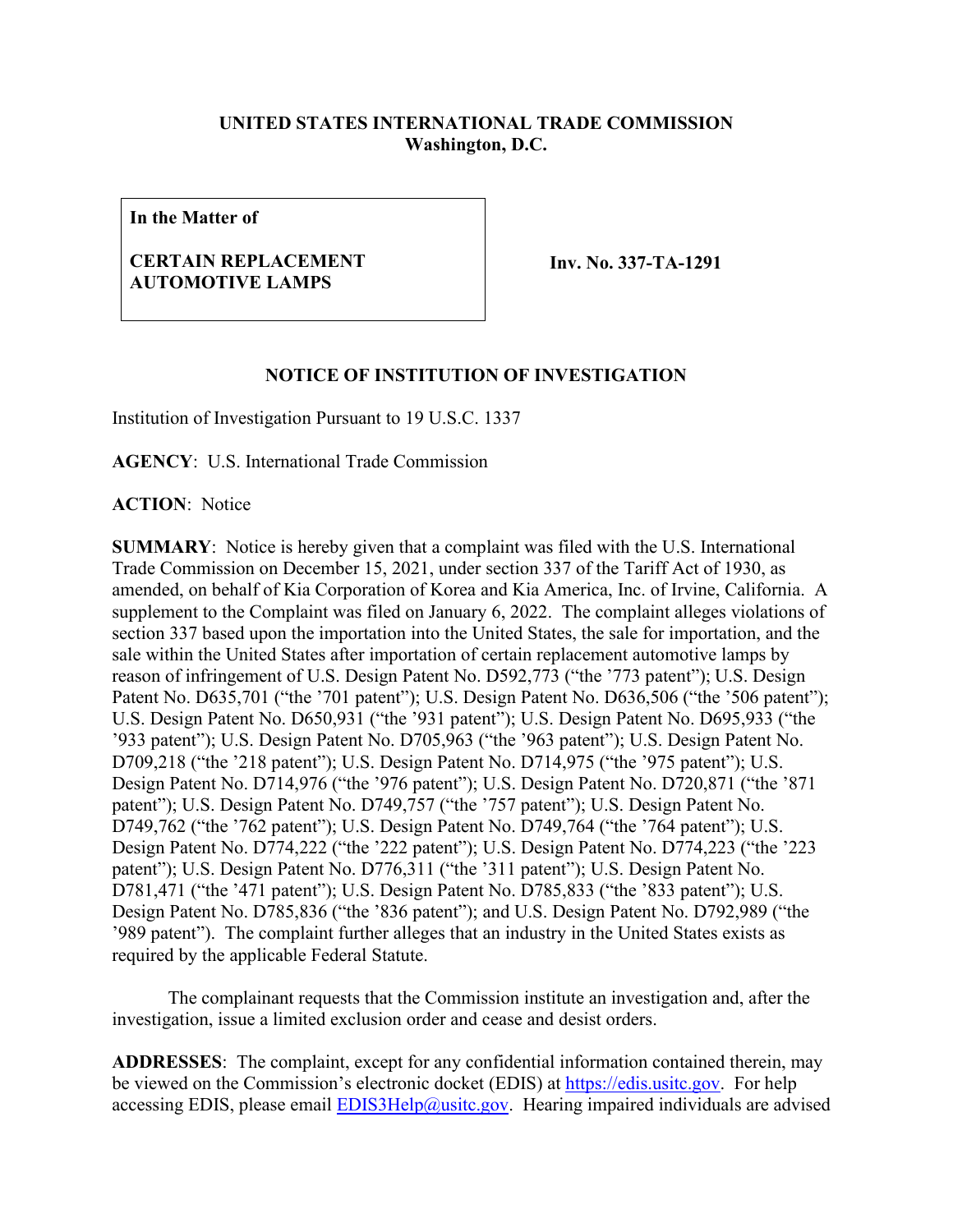that information on this matter can be obtained by contacting the Commission's TDD terminal on (202) 205-1810. Persons with mobility impairments who will need special assistance in gaining access to the Commission should contact the Office of the Secretary at (202) 205-2000. General information concerning the Commission may also be obtained by accessing its internet server at [https://www.usitc.gov.](https://www.usitc.gov/)

**FOR FURTHER INFORMATION CONTACT**: Jessica Mullan, Office of the Secretary, Docket Services Division, U.S. International Trade Commission, telephone (202) 205-1802.

## **SUPPLEMENTARY INFORMATION**:

**AUTHORITY**: The authority for institution of this investigation is contained in section 337 of the Tariff Act of 1930, as amended, 19 U.S.C. 1337, and in section 210.10 of the Commission's Rules of Practice and Procedure, 19 C.F.R. 210.10 (2021).

**SCOPE OF INVESTIGATION**: Having considered the complaint, the U.S. International Trade Commission, on January 18, 2022, **ORDERED THAT** –

(1) Pursuant to subsection (b) of section 337 of the Tariff Act of 1930, as amended, an investigation be instituted to determine whether there is a violation of subsection (a)(1)(B) of section 337 in the importation into the United States, the sale for importation, or the sale within the United States after importation of certain products identified in paragraph (2) by reason of infringement of one or more of the claim of the '773 patent; the claim of the '701 patent; the claim of the '506 patent; the claim of the '931 patent; the claim of the '933 patent; the claim of the '963 patent; the claim of the '218 patent; the claim of the '975 patent; the claim of the '976 patent; the claim of the '871 patent; the claim of the '757 patent; the claim of the '762 patent; the claim of the'764 patent; the claim of the '222 patent; the claim of the '223 patent; the claim of the '311 patent; the claim of the '471 patent; the claim of the '833 patent; the claim of the '836 patent; and the claim of the '989 patent, and whether an industry in the United States exists as required by subsection (a)(2) of section 337;

(2) Pursuant to section 210.10(b)(1) of the Commission's Rules of Practice and Procedure, 19 C.F.R. 210.10(b)(1), the plain language description of the accused products or category of accused products, which defines the scope of the investigation, is "replacement automotive headlamps and taillamps for certain Kia-branded automobiles";

(3) For the purpose of the investigation so instituted, the following are hereby named as parties upon which this notice of investigation shall be served:

(a) The complainants are:

Kia Corporation 12, Heolleung-ro Seocho-gu, Seoul 06797 Republic of Korea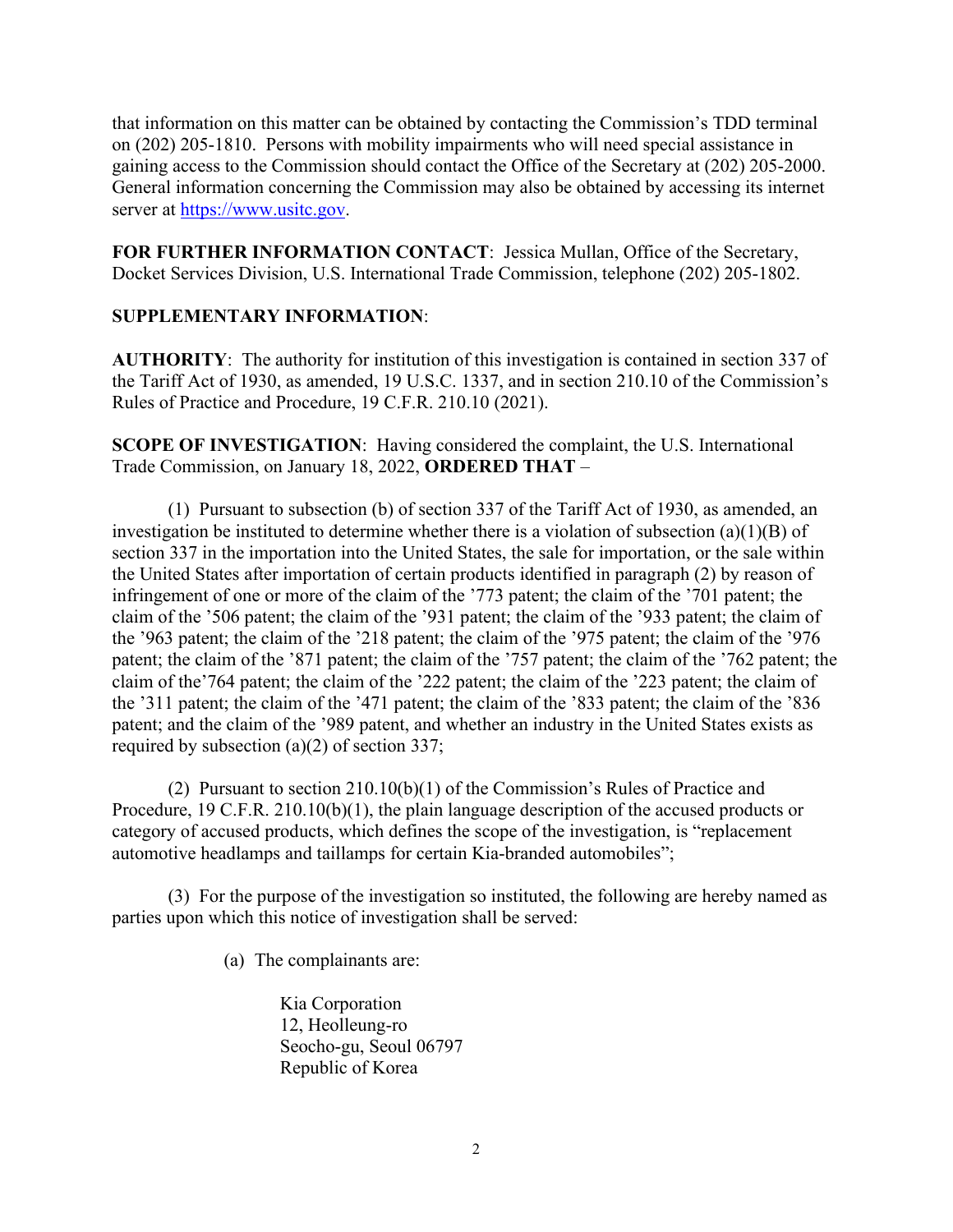Kia America, Inc. 111 Peters Canyon Rd. Irvine, CA 92606

(b) The respondents are the following entities alleged to be in violation of section 337, and are the parties upon which the complaint is to be served:

> TYC Brother Industrial Co., Ltd. No. 72-2, Shin-Leh Road An-Ping Industrial District Tainan, Taiwan 70248

Genera Corporation (dba. TYC Genera) 2800 Saturn Street Brea, CA 92821

LKQ Corporation 500 West Madison Street Suite 2800 Chicago, IL 60661

Keystone Automotive Industries, Inc. 44 Tunkhannock Avenue Exeter, PA 18643

(4) For the investigation so instituted, the Chief Administrative Law Judge, U.S. International Trade Commission, shall designate the presiding Administrative Law Judge.

The Office of Unfair Import Investigations will not participate as a party in this investigation.

Responses to the complaint and the notice of investigation must be submitted by the named respondents in accordance with section 210.13 of the Commission's Rules of Practice and Procedure, 19 C.F.R. 210.13. Pursuant to 19 C.F.R. 201.16(e) and 210.13(a), as amended in 85 Fed. Reg. 15798 (March 19, 2020), such responses will be considered by the Commission if received not later than 20 days after the date of service by the complainants of the complaint and the notice of investigation. Extensions of time for submitting responses to the complaint and the notice of investigation will not be granted unless good cause therefor is shown.

Failure of a respondent to file a timely response to each allegation in the complaint and in this notice may be deemed to constitute a waiver of the right to appear and contest the allegations of the complaint and this notice, and to authorize the administrative law judge and the Commission, without further notice to the respondent, to find the facts to be as alleged in the complaint and this notice and to enter an initial determination and a final determination containing such findings, and may result in the issuance of an exclusion order or a cease and desist order or both directed against the respondent.